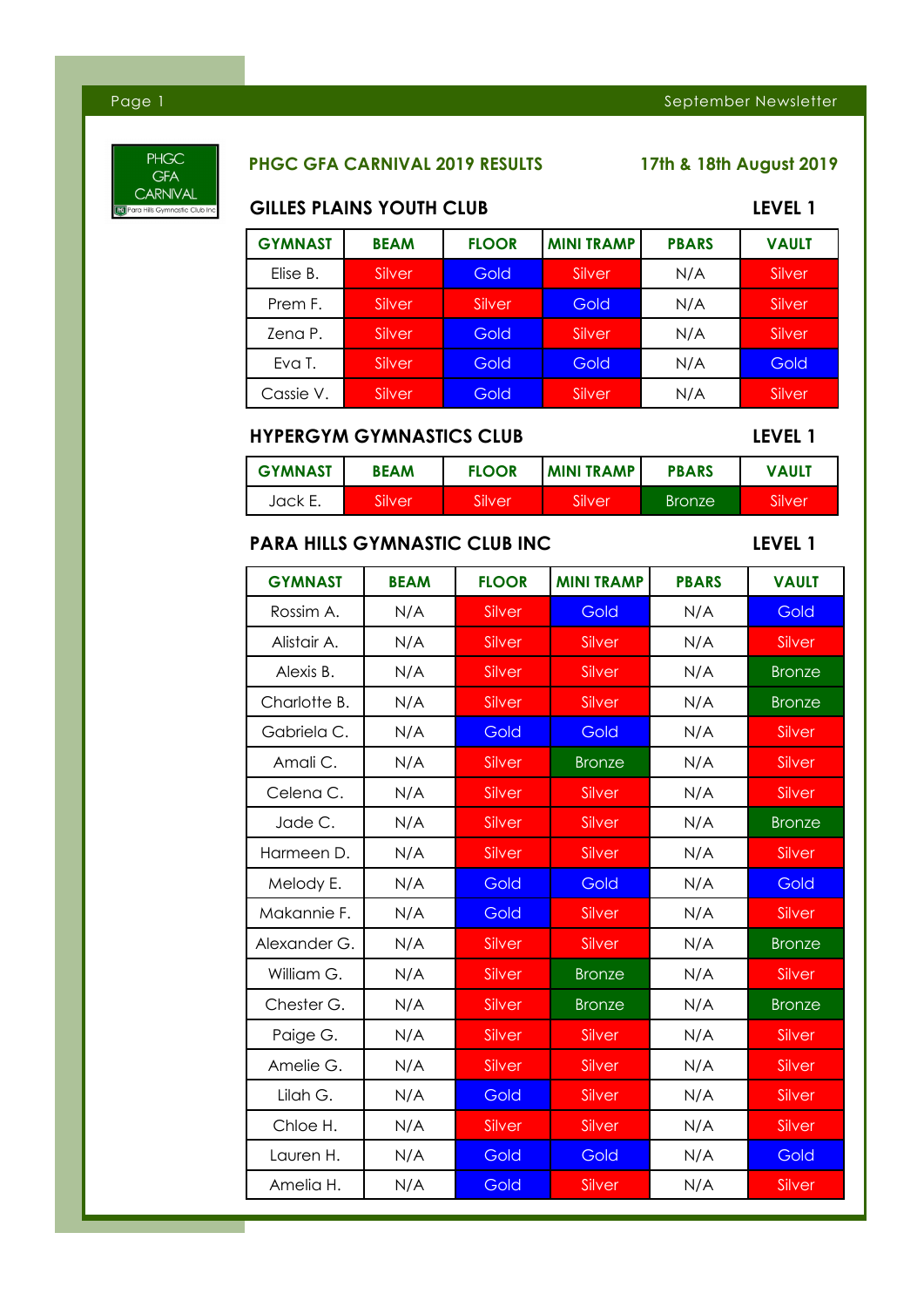

# **PHGC GFA CARNIVAL 2019 RESULTS 17th & 18th August 2019**

# **PARA HILLS GYMNASTIC CLUB INC CLUB INC.** IEVEL 1

| FARA HILLS GTMNASIIC CLUB INC | LEVEL I     |              |                   |              |               |
|-------------------------------|-------------|--------------|-------------------|--------------|---------------|
| <b>GYMNAST</b>                | <b>BEAM</b> | <b>FLOOR</b> | <b>MINI TRAMP</b> | <b>PBARS</b> | <b>VAULT</b>  |
| Harmony J.                    | N/A         | Gold         | <b>Bronze</b>     | N/A          | Silver        |
| Zane J.                       | N/A         | Gold         | Silver            | N/A          | Silver        |
| Bella L.                      | N/A         | Silver       | Silver            | N/A          | Silver        |
| Matilda M.                    | N/A         | Gold         | Silver            | N/A          | Silver        |
| Aadhya M.                     | N/A         | Silver       | Silver            | N/A          | Silver        |
| Alice. M.                     | N/A         | Silver       | <b>Bronze</b>     | N/A          | Silver        |
| Sophie N.                     | N/A         | Gold         | Silver            | N/A          | Silver        |
| Francis N.                    | N/A         | Silver       | Silver            | N/A          | <b>Bronze</b> |
| Jordana P.                    | N/A         | Gold         | Silver            | N/A          | Silver        |
| Alisha R.                     | N/A         | Gold         | Gold              | N/A          | Gold          |
| Crystalyn R.                  | N/A         | Silver       | Silver            | N/A          | <b>Bronze</b> |
| Hayden R.                     | N/A         | Gold         | Gold              | N/A          | Silver        |
| Taylor R.                     | N/A         | Gold         | Gold              | N/A          | Silver        |
| Alyssa R.                     | N/A         | Silver       | Silver            | N/A          | Silver        |
| Tanvi S.                      | N/A         | Silver       | <b>Bronze</b>     | N/A          | Silver        |
| Vanshika S.                   | N/A         | Silver       | <b>Bronze</b>     | N/A          | Silver        |
| Kathryn S.                    | N/A         | Gold         | Silver            | N/A          | Gold          |
| Eva T.                        | N/A         | Gold         | Silver            | N/A          | Silver        |
| Rylee W.                      | N/A         | Silver       | Silver            | N/A          | Silver        |

# **HYPERGYM GYMNASTICS CLUB LEVEL 2**

| <b>GYMNAST</b> | <b>BEAM</b> | <b>FLOOR</b> | <b>MINITRAMP</b> | <b>PBARS</b> | <b>VAULT</b> |
|----------------|-------------|--------------|------------------|--------------|--------------|
| Essie M.       | Silver      | Silver       | <b>Bronze</b>    | Silver       | Silver       |

# **LARGS BAY RSL GYMNASTICS CLUB LEVEL 2**

<u> Tanzania (</u>

| <b>GYMNAST</b> | <b>BEAM</b>   | <b>FLOOR</b> | <b>MINI TRAMP</b> | <b>PBARS</b>  | <b>VAULT</b>  |
|----------------|---------------|--------------|-------------------|---------------|---------------|
| Charlotte G.   | <b>Bronze</b> | Silver       | Gold              | <b>Bronze</b> | Silver        |
| Liam M.        | <b>Bronze</b> | Silver       | Silver            | Silver        | Silver        |
| Caspar O.      | <b>Bronze</b> | Silver       | Silver            | Gold          | Silver        |
| Bridget T.     | Silver        | Gold         | Silver            | Gold          | Silver        |
| Sharlene T.    | <b>Bronze</b> | Silver       | Silver            | Silver        | <b>Bronze</b> |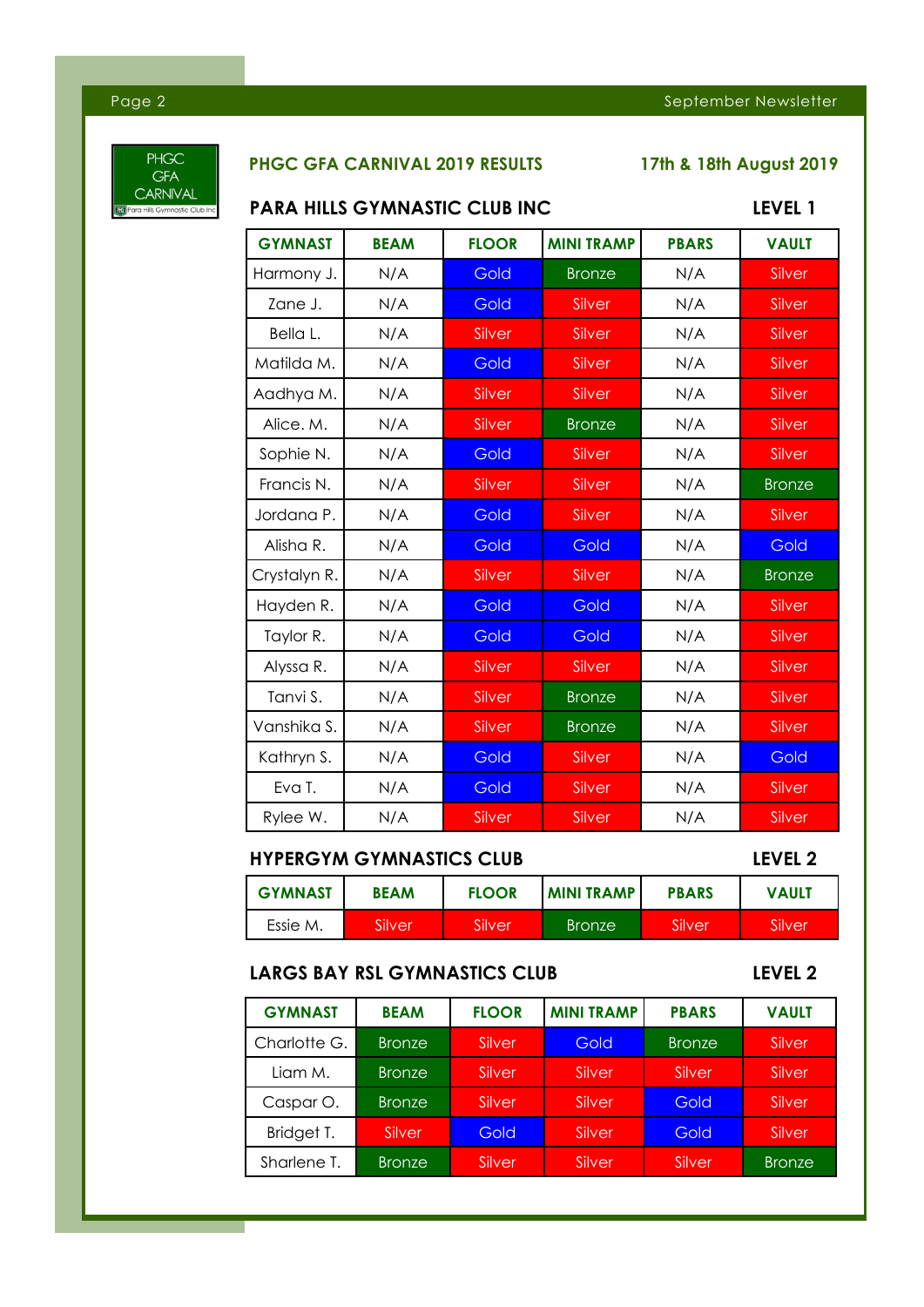

<u> Tanzania (</u>

# **PHGC GFA CARNIVAL 2019 RESULTS 17th & 18th August 2019**

| <b>PARA HILLS GYMNASTIC CLUB INC</b>       | LEVEL <sub>2</sub>                                    |              |                   |              |              |  |  |
|--------------------------------------------|-------------------------------------------------------|--------------|-------------------|--------------|--------------|--|--|
| <b>GYMNAST</b>                             | <b>BEAM</b>                                           | <b>FLOOR</b> | <b>MINI TRAMP</b> | <b>PBARS</b> | <b>VAULT</b> |  |  |
| Deepthi B.                                 | N/A                                                   | Gold         | Silver            | N/A          | Gold         |  |  |
| Dayle B.                                   | N/A                                                   | Gold         | Gold              | N/A          | Gold         |  |  |
| Kezziah B.                                 | N/A                                                   | Gold         | Gold              | N/A          | Silver       |  |  |
| Sofia C.                                   | N/A                                                   | Silver       | Silver            | N/A          | Gold         |  |  |
| Kaitlyn E.                                 | N/A                                                   | Gold         | Silver            | N/A          | Silver       |  |  |
| Alysha G.                                  | N/A                                                   | Gold         | Gold              | N/A          | Silver       |  |  |
| Lucy H.                                    | N/A                                                   | Gold         | Silver            | N/A          | Silver       |  |  |
| Cadence K.                                 | N/A                                                   | Gold         | Silver            | N/A          | Silver       |  |  |
| Lillian K.                                 | N/A                                                   | Gold         | Silver            | N/A          | Silver       |  |  |
| Ema K.                                     | N/A                                                   | Gold         | Silver            | N/A          | Silver       |  |  |
| Nathalia L.                                | N/A                                                   | Gold         | Gold              | N/A          | Silver       |  |  |
| Amelia M.                                  | N/A                                                   | Gold         | Silver            | N/A          | Silver       |  |  |
| Alexandria Q.                              | N/A                                                   | Gold         | Gold              | N/A          | Gold         |  |  |
| Mikayla R.                                 | N/A                                                   | Gold         | Silver            | N/A          | Silver       |  |  |
| Brieya S.                                  | N/A                                                   | Gold         | Gold              | N/A          | Silver       |  |  |
| Dylan S.                                   | N/A                                                   | Gold         | Silver            | N/A          | Silver       |  |  |
| Jemma S.                                   | N/A                                                   | Gold         | Gold              | N/A          | Gold         |  |  |
| Nate S.                                    | N/A                                                   | Gold         | Gold              | N/A          | Silver       |  |  |
| Edytka T.                                  | N/A                                                   | Gold         | Silver            | N/A          | Silver       |  |  |
| <b>GILLES PLAINS YOUTH GYMNASTICS CLUB</b> | LEVEL <sub>3</sub>                                    |              |                   |              |              |  |  |
| <b>GYMNAST</b>                             | <b>BEAM</b>                                           | <b>FLOOR</b> | <b>MINI TRAMP</b> | <b>PBARS</b> | <b>VAULT</b> |  |  |
| Charlotte C.                               | Gold                                                  | Gold         | Gold              | Silver       | Gold         |  |  |
| Poppy K.                                   | Gold                                                  | N/A          | Gold              | Gold         | Gold         |  |  |
|                                            | LEVEL <sub>3</sub><br><b>HYPERGYM GYMNASTICS CLUB</b> |              |                   |              |              |  |  |

| <b>GYMNAST</b> | <b>BEAM</b>   | <b>FLOOR</b>  | <b>MINI TRAMP</b> | <b>PBARS</b>  | <b>VAULT</b>  |
|----------------|---------------|---------------|-------------------|---------------|---------------|
| Toby E.        | <b>Bronze</b> | <b>Bronze</b> | Silver            | <b>Bronze</b> | <b>Bronze</b> |
| Millie G.      | <b>Bronze</b> | Silver        | Silver            | <b>Bronze</b> | <b>Bronze</b> |
| Evie M.        | <b>Bronze</b> | <b>Bronze</b> | Silver            | Gold          | <b>Bronze</b> |
| Flynn M.       | <b>Bronze</b> | Silver        | Silver            | <b>Bronze</b> | <b>Bronze</b> |
| Addison P.     | <b>Bronze</b> | <b>Bronze</b> | Silver            | Gold          | <b>Bronze</b> |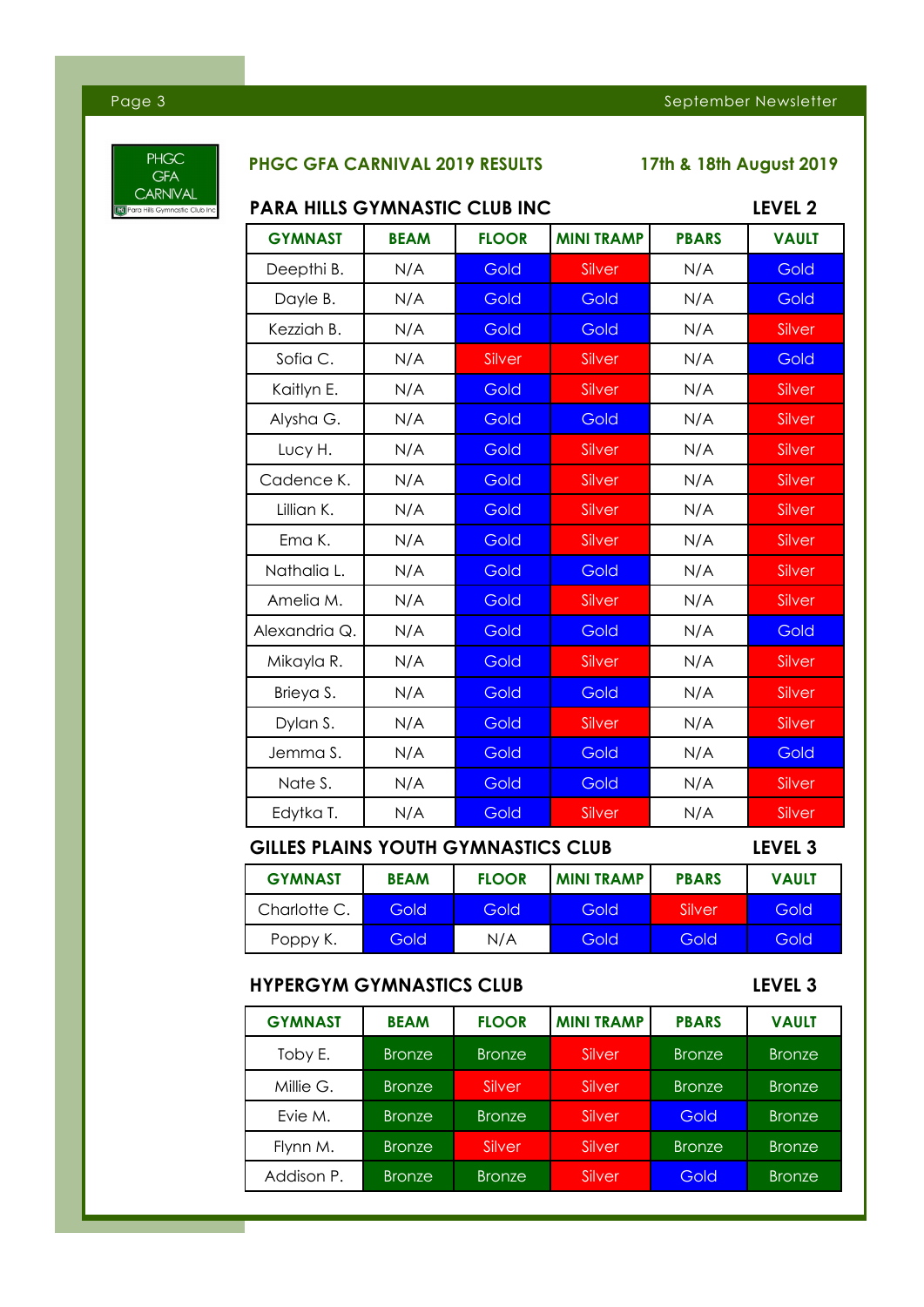

### **PHGC GFA CARNIVAL 2019 RESULTS 17th & 18th August 2019**

### **LARGS BAY RSL GYMNASTICS CLUB LEVEL 3**

| <b>GYMNAST</b> | <b>BEAM</b> | <b>FLOOR</b> | <b>MINI TRAMP</b> | <b>PBARS</b>  | <b>VAULT</b> |
|----------------|-------------|--------------|-------------------|---------------|--------------|
| Sakai B.       | Gold        | Gold         | Silver            | Silver        | Silver       |
| Sasha C.       | Silver      | Silver       | Silver            | Gold          | Silver       |
| Grace H.       | Gold        | Silver       | Gold              | Silver        | Gold         |
| Alexa H.       | Silver      | Gold         | Silver            | Silver        | Silver       |
| Nathan J.      | Silver      | Silver       | Silver            | Silver        | Gold         |
| Nicholas J.    | Gold        | Gold         | Silver            | Silver        | Gold         |
| Amelia M.      | Silver      | Silver       | Silver            | <b>Bronze</b> | Silver       |
| Annie M.       | Silver      | Silver       | Silver            | Silver        | Silver       |
| Indiana M.     | Silver      | Silver       | Silver            | Gold          | Gold         |

### **PARA HILLS GYMNASTIC CLUB INC LEVEL 3**

| <b>GYMNAST</b> | <b>BEAM</b> | <b>FLOOR</b> | <b>MINI TRAMP</b> | <b>PBARS</b> | <b>VAULT</b> |
|----------------|-------------|--------------|-------------------|--------------|--------------|
| Angelina B.    | N/A         | Gold         | Gold              | N/A          | Gold         |
| Aimee B.       | N/A         | Gold         | Gold              | N/A          | Silver       |
| Jazmyn C.      | N/A         | Gold         | Gold              | N/A          | Gold         |
| Kathleen H.    | N/A         | Gold         | Silver            | N/A          | Silver       |
| Keisha L.      | N/A         | Gold         | Gold              | N/A          | Gold         |
| Aimee L        | N/A         | Gold         | Gold              | N/A          | Gold         |
| Soraiya S.     | N/A         | Gold         | Gold              | N/A          | Silver       |

# **HYPERGYM GYMNASTICS CLUB LEVEL 4**

| <b>GYMNAST</b> | <b>BEAM</b> | <b>FLOOR</b> | <b>MINI TRAMP</b> | <b>PBARS</b>  | <b>VAULT</b>  |
|----------------|-------------|--------------|-------------------|---------------|---------------|
| Peta C.        | Silver      | Silver       | Silver            | Silver        | Silver        |
| Ilan H.        | N/A         | Silver       | Silver            | Silver        | <b>Bronze</b> |
| Amaya M.       | Silver      | Silver       | Silver            | <b>Bronze</b> | <b>Bronze</b> |
| Ivy M.         | N/A         | Silver       | Silver            | Silver        | Silver        |
| Avah N.        | Silver      | Silver       | Silver            | Silver        | Silver        |
| Tahran T.      | Silver      | Silver       | Silver            | Silver        | <b>Bronze</b> |

# **LARGS BAY RSL GYMNASTICS CLUB LEVEL 4**

| <b>GYMNAST</b> | <b>BEAM</b> | <b>FLOOR</b> | <b>MINI TRAMP</b> | <b>PBARS</b> | <b>VAULT</b> |
|----------------|-------------|--------------|-------------------|--------------|--------------|
| Eleni C        | Silver      | Gold         | Silver            | Gold         | Gold         |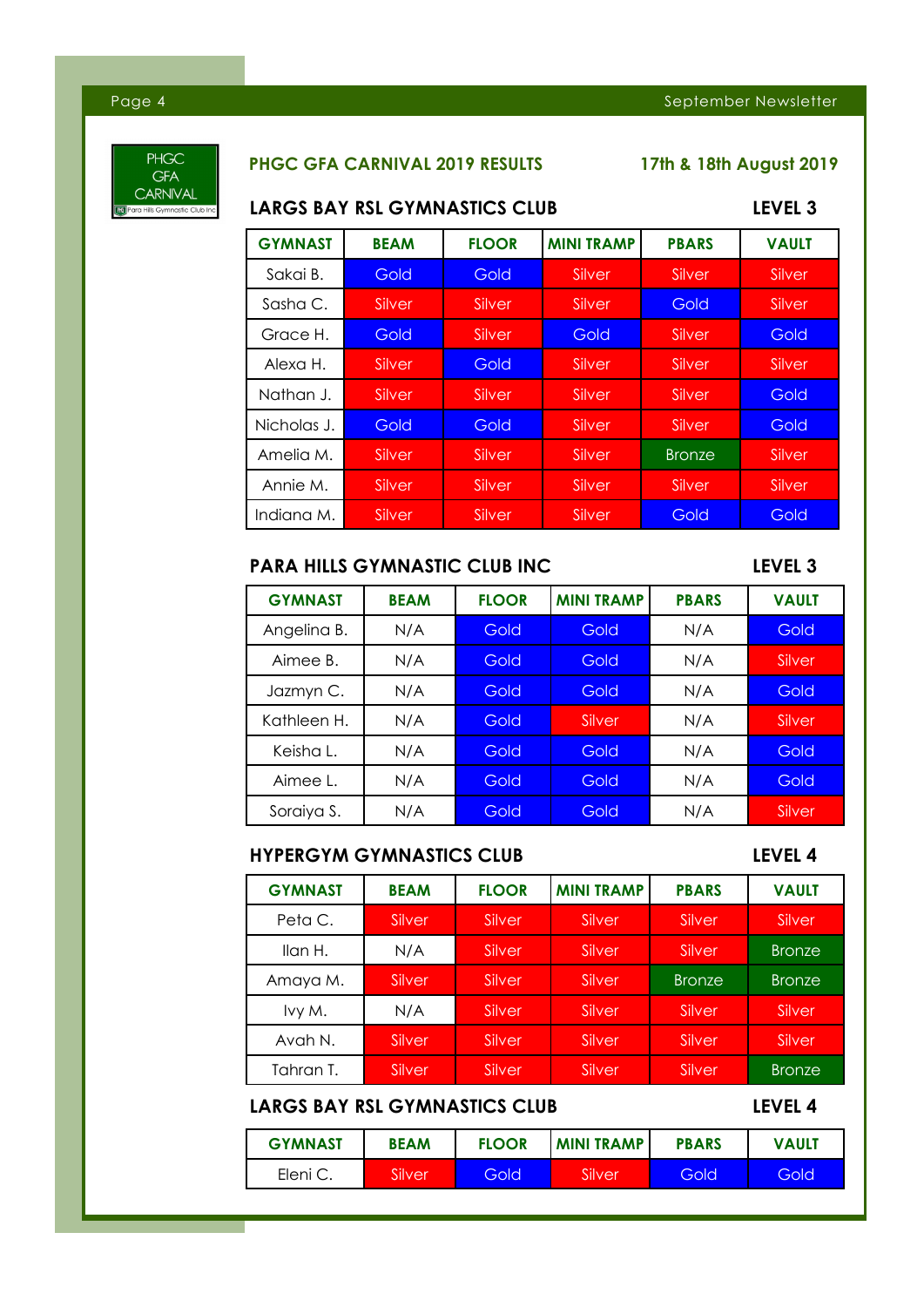

# **PHGC GFA CARNIVAL 2019 RESULTS 17th & 18th August 2019**

# **PARA HILLS GYMNASTIC CLUB INC LEVEL 4**

| <b>GYMNAST</b> | <b>BEAM</b> | <b>FLOOR</b> | <b>MINI TRAMP</b> | <b>PBARS</b> | <b>VAULT</b> |
|----------------|-------------|--------------|-------------------|--------------|--------------|
| Monique B.     | N/A         | Gold         | Gold              | N/A          | Gold         |
| Ruby B.        | N/A         | Gold         | Silver            | N/A          | Silver       |
| Sarayah B.     | N/A         | Gold         | Gold              | N/A          | Gold         |
| Maria G.       | N/A         | Gold         | Gold              | N/A          | Gold         |
| Alyssa G.      | N/A         | Gold         | Gold              | N/A          | Gold         |
| Caitlin H.     | N/A         | Gold         | Silver            | N/A          | Silver       |
| Scarlett R.    | N/A         | Sliver       | Silver            | N/A          | Silver       |
| Tayla S.       | N/A         | Gold         | Gold              | N/A          | Gold         |
| Georgia T.     | N/A         | Gold         | Silver            | N/A          | Silver       |

### **HYPERGYM GYMNASTICS CLUB LEVEL 5**

| <b>GYMNAST</b> | <b>BEAM</b> | <b>FLOOR</b> | <b>MINI TRAMP</b> | <b>PBARS</b> | <b>VAULT</b>  |
|----------------|-------------|--------------|-------------------|--------------|---------------|
| Amelia G.      | Silver      | Silver       | Silver            | Silver       | <b>Bronze</b> |

### **PARA HILLS GYMNASTIC CLUB INC LEVEL 5**

| <b>GYMNAST</b> | <b>BEAM</b> | <b>FLOOR</b>  | <b>MINI TRAMP</b> | <b>PBARS</b> | <b>VAULT</b> |
|----------------|-------------|---------------|-------------------|--------------|--------------|
| Lozan A.       | Gold        | Silver        | Silver            | N/A          | Silver       |
| Shereen A.     | N/A         | Silver        | Silver            | Silver       | Silver       |
| Alana E.       | N/A         | Silver        | Silver            | Silver       | Silver       |
| Taylor E.      | Gold        | Silver        | Gold              | N/A          | Silver       |
| Hayley F.      | Silver      | Silver        | <b>Bronze</b>     | N/A          | Silver       |
| Jemma G.       | Silver      | Silver        | Silver            | Silver       | Silver       |
| Rylee G.       | Gold        | Silver        | <b>Bronze</b>     | Silver       | Silver       |
| Luzelle L.     | Silver      | Silver        | Silver            | N/A          | Silver       |
| Alana M.       | Silver      | <b>Silver</b> | <b>Bronze</b>     | Silver       | Silver       |
| Oscar P.       | N/A         | <b>Bronze</b> | Silver            | N/A          | Gold         |
| Ashlee S.      | Gold        | Silver        | Silver            | N/A          | Silver       |
| Caitlin W.     | Silver      | Silver        | Gold              | N/A          | N/A          |
| Kallie W.      | Silver      | Silver        | Gold              | Silver       | Silver       |